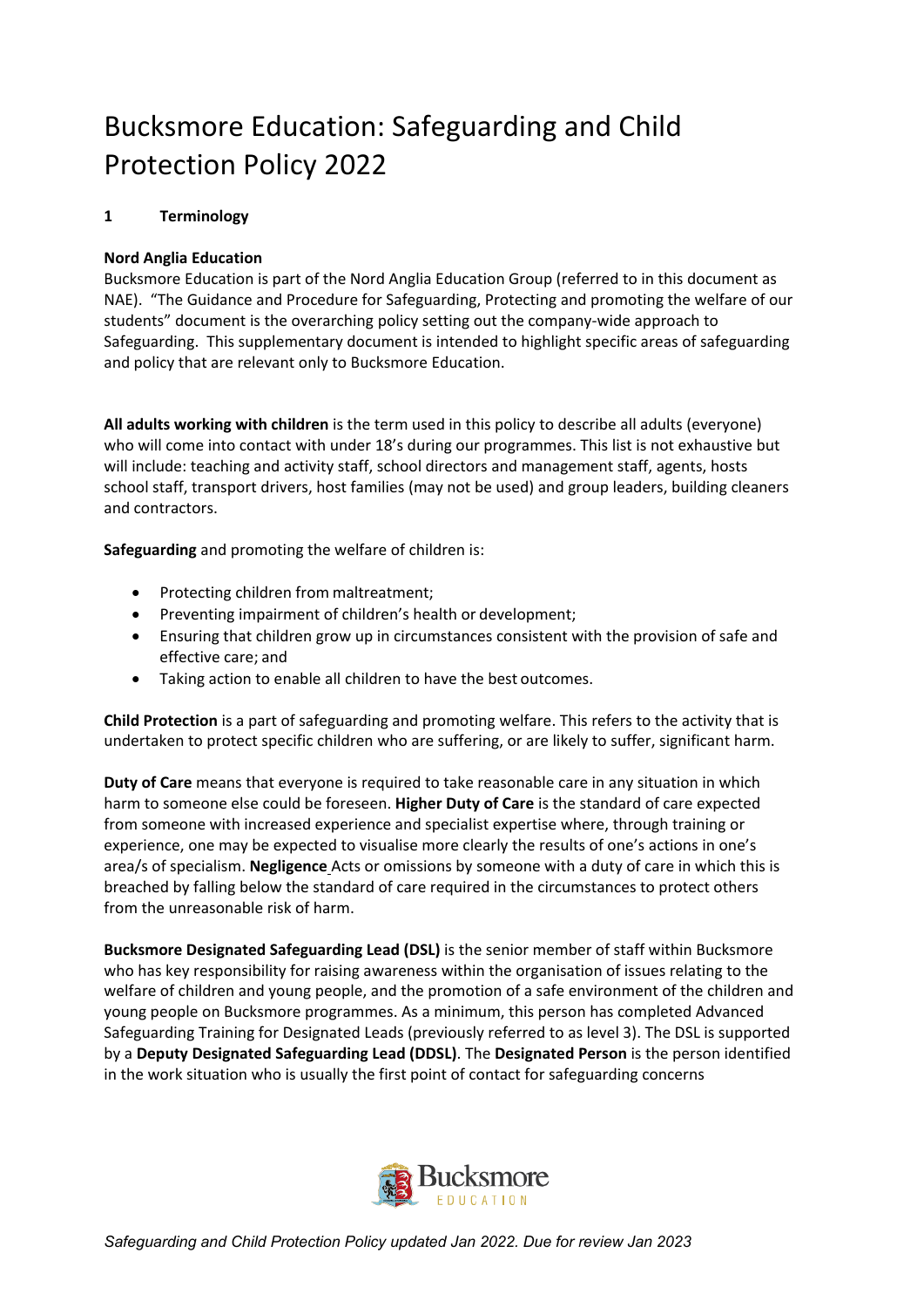## **Bucksmore's Safeguarding Lead is – Ben Pedersen-Walker – [ben@bucksmore.com](mailto:ben@bucksmore.com) or 0044 (0) 208 312 8060. The Deputy Safeguarding Lead is – Edwina Laycock – [elaycock@bucksmore.com](mailto:elaycock@bucksmore.com) or 0044 (0) 208 312 8060.**

**On-Site Safeguarding Officer (OSSO)** is the senior member of staff within Bucksmore who has the on-site responsibility for Child Protection in our centres and is accountable for the day-to-day matters, training and recording systems. As a minimum, this person has completed Advanced Level Safeguarding Training for Designated Staff (previously referred to as level 2). This person will have a named Deputy who will have completed Advanced Level Safeguarding Training for Designated Staff (previously referred to as level 2) as a minimum.

# **2 Statement**

Bucksmore is committed to the definition safeguarding and promoting the welfare of children. This policy is written with regard to the following documents:

- *'Keeping Children Safe in Education'* (July 2015)
- '*Working Together to Safeguard Children'* (March 2015)
- '*What to Do If You're Worried a Child Is Being Abused'* (2006)
- The Children Acts 1989 and 2004
- The Education Act 2002
- Counter Terrorism and Security Act 2015
- The Prevent Strategy (June 2015)

We believe that safeguarding is the individual and collective responsibility of everyone working in the company. Our policy recognises that the welfare and interests of children are paramount in all circumstances and is committed to ensuring its safeguarding practices exceed statutory requirements and the requirements of all our various accrediting bodies.

As part of our safeguarding policy Bucksmore will:

- Promote and prioritise the safety and wellbeing of children and youngpeople;
- Ensure all adults working with children understands their roles and responsibilities in respect of safeguarding and is provided with appropriate learning opportunities to recognise, identify and respond to signs of abuse, neglect and other safeguarding concerns relating to children and young people;
- Ensure children in our care, their parent/carers and overseas agents are aware of our safeguarding leads, this policy and safeguarding procedures as appropriate;
- Ensure appropriate action is taken in the event of incidents/concerns of abuse and support is provided to the individual/s who raise or disclose theconcern;
- Ensure that confidential, detailed and accurate records of all safeguarding concernsare maintained and securely stored;
- Prevent the employment/deployment of unsuitable individuals; and
- Ensure robust safeguarding arrangements and procedures are used effectively.

The policy and procedures will be widely promoted and are mandatory for everyone involved in Bucksmore. Failure to comply with the policy and procedures will be addressed without delay and may ultimately result in dismissal/exclusion from the organisation.

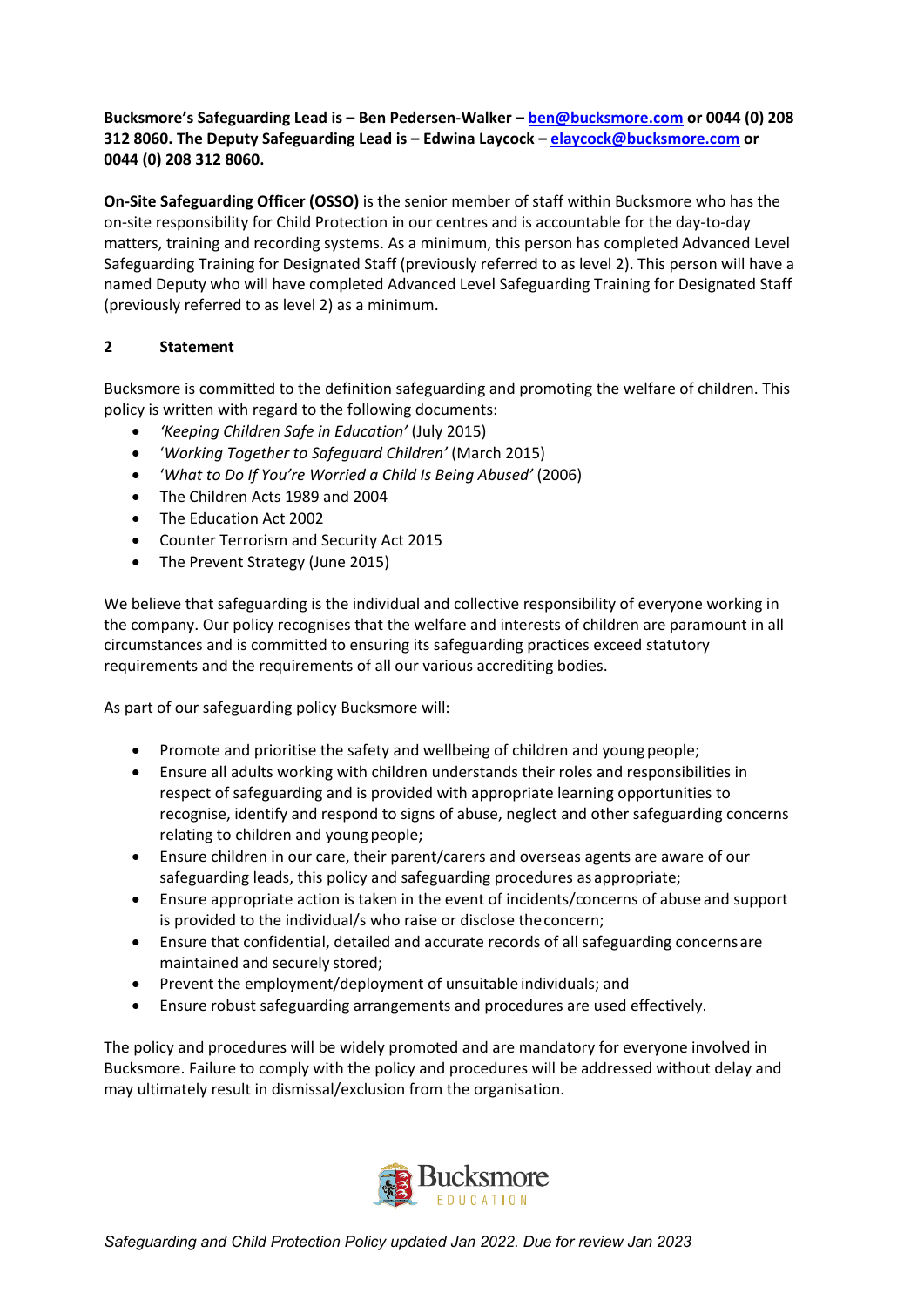## **3 Entitlement**

Bucksmore acknowledges that some children, including disabled children and young people or those from ethnic minority communities, can be particularly vulnerable to abuse and we accept the responsibility to take all reasonable and appropriate steps to ensure their welfare. The Bucksmore policy aims to ensure that regardless of age, gender, race, ethnicity, religion or beliefs, sexual orientation, socioeconomic background, all children:

- Have a positive and enjoyable experience on Bucksmore programmes in a safe and childcentred environment; and
- Are protected from abuse whilst participating in our programmes.

# **4 Adult Responsibilities**

All adults working with children on Bucksmore programmes have a duty to:

- Understand, adopt, adhere to and implement the Safeguarding and Child Protections Policy;
- Respect and promote the rights, wishes and feelings of allstudents;
- Safeguard and promote the welfare of allstudents; and
- Conduct themselves in accordance with the Code of Conduct.

## **5 Associated Policies**

There are several policies associated with the Safeguarding and Child Protection Policy. These are listed below and will be made available to all adults working with children on Bucksmore programmes:

- Health and Safety
- First Aid
- Fire Safety
- Risk Assessment
- IT and the Internet including social media, email and the use ofphotography.
- Student Code of Behaviour
- **Staff Code of Conduct**
- Safer Recruitment
- Tackling Extremism & Radicalisation
- Whistle-blowing
- e-Safety (local)
- Disciplinary Procedure

## **6 Policy Review**

**When:** The policy will be reviewed at the start of each year and in light of new or updated guidance

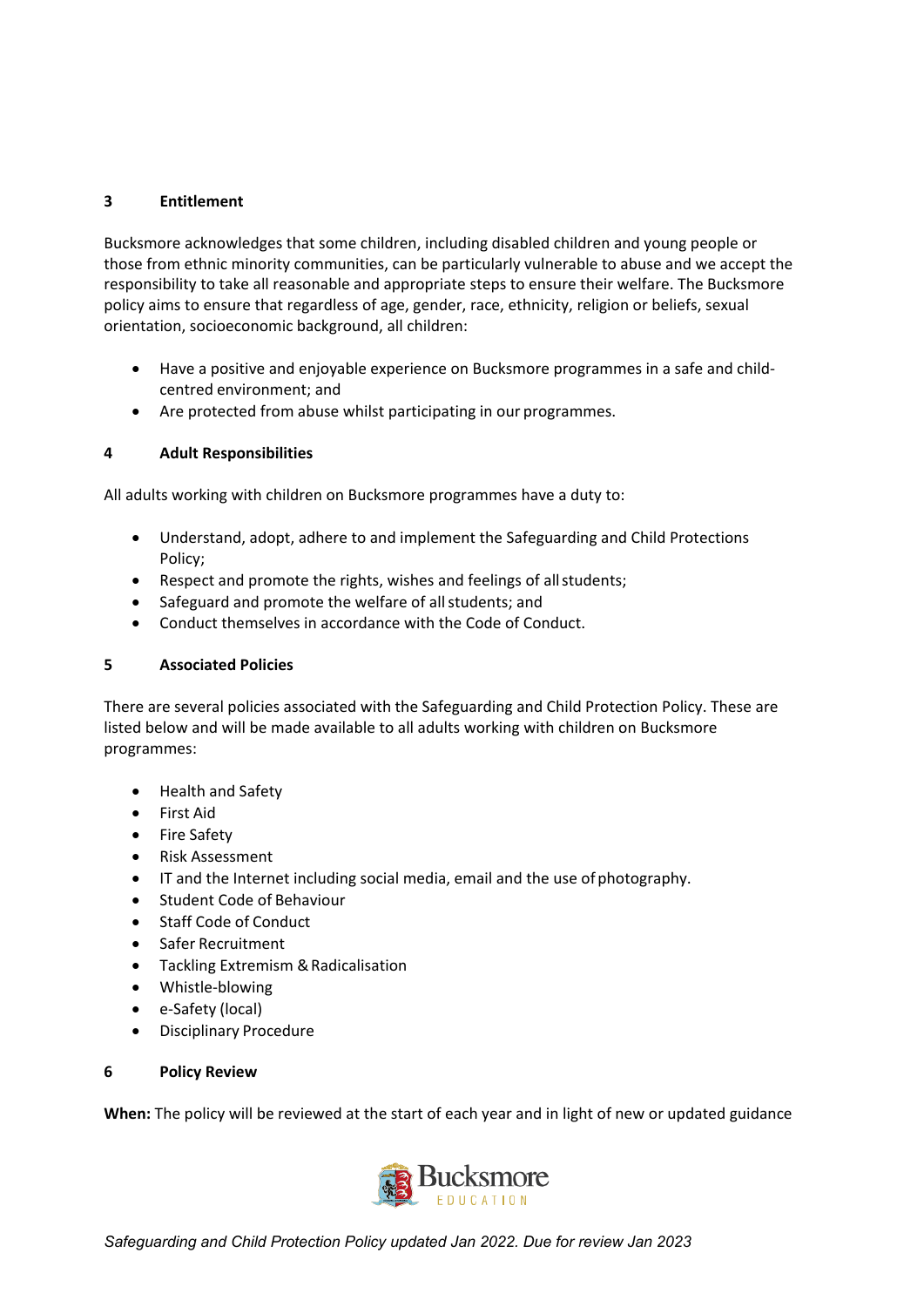from the UK Government, or in the case of guidance from NAE.

**How:** The Bucksmore Safeguarding Lead will monitor updates from the Department of Education. Feedback is collected from students and staff and this will be collated, discussed and implemented.

**By Whom:** The Bucksmore Safeguarding Lead will be responsible for this process.

# **7 Roles and responsibilities**

Bucksmore meets its child protection responsibilities by ensuring that all staff are trained in Safeguarding, all senior staff have additional training qualifications and that all staff adhere to the Safeguarding and Child Protection Policy.

The Bucksmore Designated Safeguarding Lead has completed training to a minimum of Advanced Safeguarding Training for Designated Leads (previously referred to as level 3) and the On-site Safeguarding Officers has completed training of Advanced Level Safeguarding Training for Designated Staff (previously referred to as level 2). This training is regularly updated. Appropriate training will also be ensured for all roles related to recruitment and selection.

## **8 Under 18's involvement**

As part of 'Best Practice' all students will be made aware of the Child Protection andSafeguarding Policy and will be invited to make their own comments and contribution as appropriate during their induction.

## **9 Code of Conduct**

It is important that all adults working with children understand that the nature of their work and the responsibilities related to it, place them in a position of trust. We aim to create a safe school culture by ensuring all adults working with children and young people follow a Code of Conduct. This Code of Conduct endeavours to:-

- assist staff working with children and young people to work safely and responsibly and to monitor their own standards and practice;
- set clear expectations of behaviour and codes of practice relevant to the role; and
- support employers in giving a clear message that unlawful or unsafe behaviour is unacceptable and that, where appropriate, disciplinary or legal action will betaken;

The Key Elements of the Code of Conduct are as follows:

## **10 Power and Positions of Trust**

As a result of their knowledge, position and/or the authority invested in their role, all people working with children, young people are in positions of trust.

A relationship between a person and a child or young person cannot be a relationship between equals.

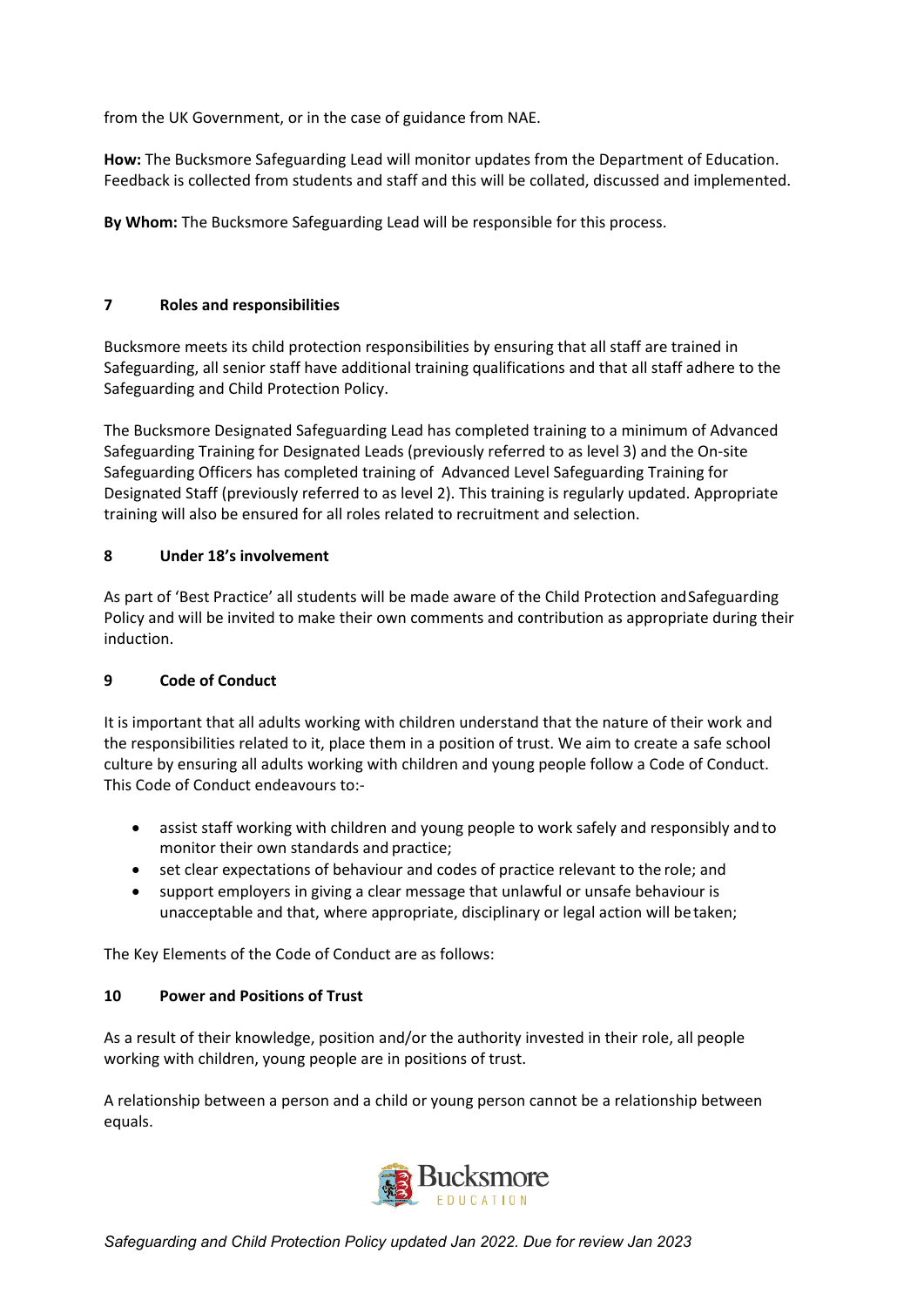There is potential for exploitation and harm of vulnerable young people and adults. Where a person aged 18 or over is in a specified position of trust with a child under 18, it is a criminal offence for that person to engage in sexual activity with or in the presence of that child, or to cause or incite that child to engage in or watch sexual activity.

This means that staff should not:

- use their position to gain access to information for their own or others' advantage;
- use their position to intimidate, bully, humiliate, threaten, coerce or undermine children and young people; or
- use their status and standing to form or promote relationships which are of a sexual nature,or which may become so.

## **11 Propriety and Behaviour**

There may be times, for example, when a person's behaviour or actions in their personal life come under scrutiny from the work environment, the local communities or public authorities. This could be because their behaviour is considered to compromise their position in school or indicate an unsuitability to work with children, young people. Misuse of drugs, alcohol or acts of violence would be examples of such behaviour.

People in contact with children and young people should therefore understand and be aware, that safe practice also involves using judgement and integrity about behaviours in places other than the work setting.

This means that staff should not:

- Not smoke or drink alcohol whilst in the company of, or whilst responsible for, students; and
- Behave in an aggressive, violent or forceful manner which would lend any reasonable person to question your suitability to work with children and young people or act as a role model.

## **12 Infatuations**

Occasionally, a child/young person may develop an infatuation with a staff member. Staff should deal with these situations sensitively and appropriately to maintain the dignity and safety of all concerned. They should remain aware, however, that such infatuations carry a high risk of words or actions being misinterpreted and should therefore make every effort to ensure that their own behaviour is above reproach. In this situation a staff member who becomes aware that a child or young person is developing an infatuation should discuss this at the earliest opportunity with a senior member of staff so appropriate action can be taken to avoid any hurt, distress or embarrassment.

This means that staff should not:

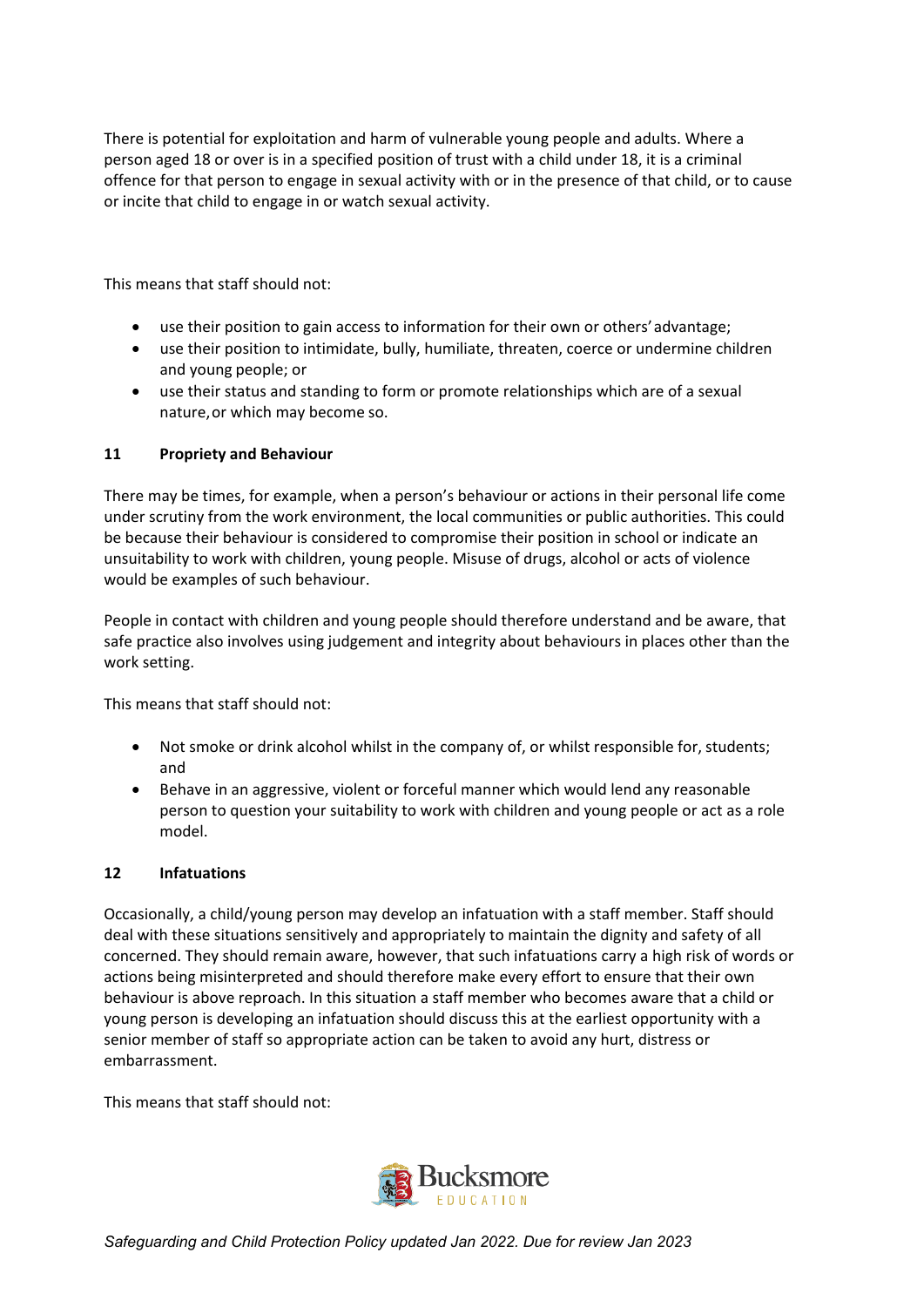- Be in a one to one situation with the young person; or
- Encourage the obsession.

## **13 Sexual Contact**

Staff should clearly understand the need to maintain appropriate boundaries in their contacts with children and young people. Intimate or sexual relationships between children/young people and the people who work with them will be regarded as a grave breach of trust. Allowing or encouraging a relationship to develop in a way which might lead to a sexual relationship is also unacceptable.

Any sexual activity between an adult and the child or young person with whom they work will be regarded as criminal offence and reported accordingly. Additionally, this will always be a matter for disciplinary action.

Children and young people are protected by specific legal provisions regardless of whether the child or young person consents or not. The sexual activity referred to does not just involve physical contact including penetrative and non-penetrative acts. It may also include non-contact activities, such as causing children to engage in or watch sexual activity or the production of pornographic material.

There are occasions when a person may embark on a course of behaviour known as 'grooming' where the sole purpose is to gain the trust of a child or adult at risk, and manipulate that relationship so sexual abuse can take place. Adults should be aware that consistently conferring inappropriate special attention and favour upon a child might be construed as being part of a 'grooming' process and as such will give rise to concerns about their behaviour.

This means that staff should not:

- Have sexual relations with young people;
- Any communication which could be interpreted as sexually suggestive or provocative  $$ either verbal, letter, notes, email, text, calls or contact;
- Talk about your own sexual relationships; or
- Make sexual remarks about the young person.

Relationships should be professional, healthy and respectful at all times. Your language, demeanor attitudes and conduct all require careful thought when dealing with children and young people.

## **14 Dress and Appearance**

.

Staff should dress in ways which are appropriate to their role and this may need to be different to how they dress when not at work. People who work with children and young people should ensure they take care to ensure they are dressed appropriately for the tasks and the work they undertake. Those who dress in a manner which could be considered as inappropriate could render themselves vulnerable to criticism or allegations.

Staff should wear clothing appropriate to the role:

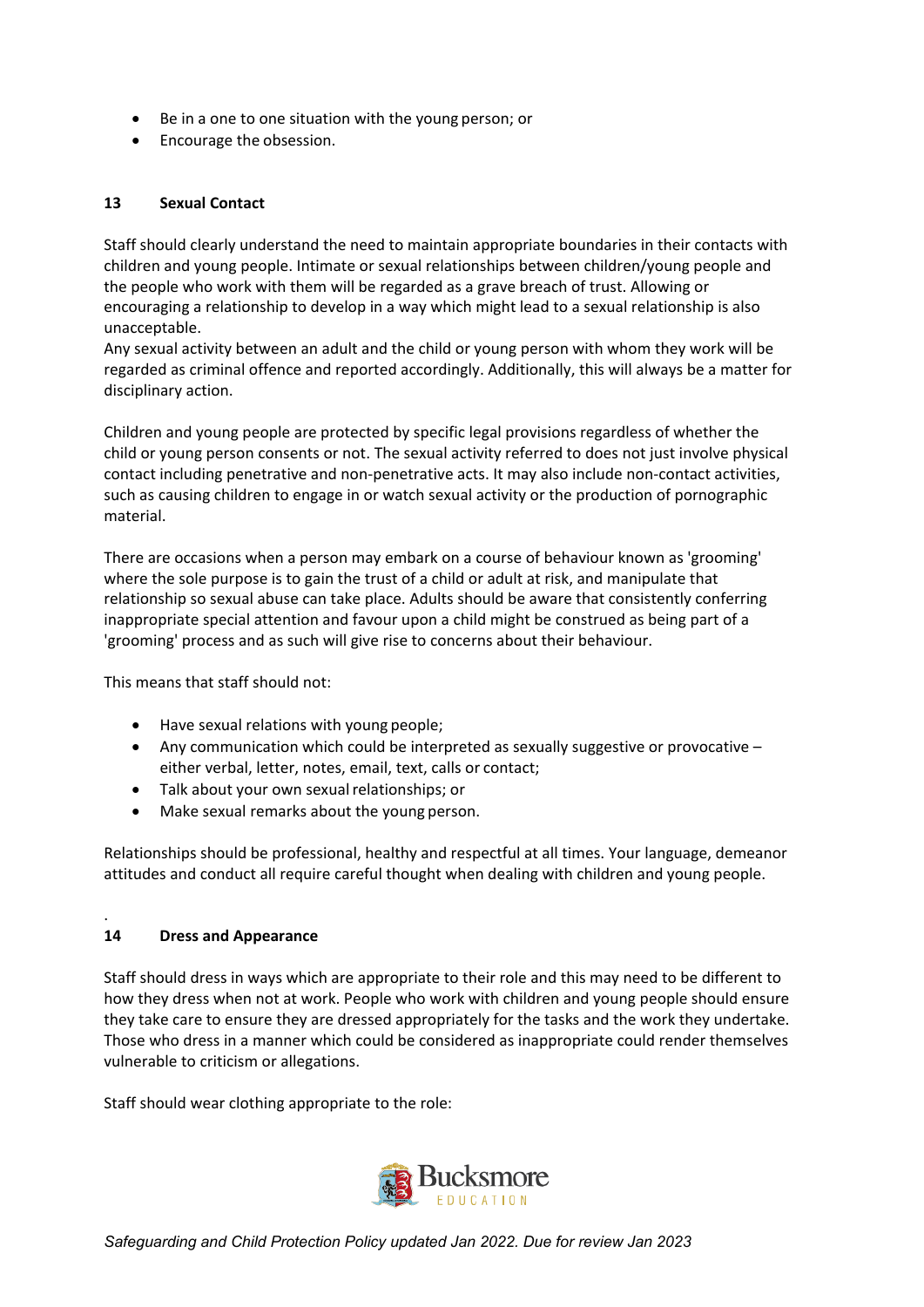- Not viewed as offensive, revealing or sexually provocative;
- Does not distract, cause embarrassment or give rise tomisunderstanding;
- Is absent of any political or otherwise contentiousslogan; and
- Is not considered discriminatory and is culturally sensitive.

#### **15 Behaviour Management**

- All children and young people have a right to be treated with respect and dignity even in those circumstances where they display difficult or challengingbehavior;
- Staff should not use any form of degrading treatment to punish a child or adult at risk. The use of sarcasm, demeaning or insensitive comments towards children and young people is not acceptable in any situation. Any sanctions or rewards used should be part of a behaviour management policy which is widely publicised and regularly reviewed;
- The use of corporal punishment for children and young people is not acceptable; and
- Where a child may display difficult or challenging behaviour, a person must followthe behaviour policy outlined by their place of work, and use strategies appropriate to the circumstance and situation. The use of physical intervention can only be justified in exceptional circumstances and must be used as a last resort when other behaviour management strategies have failed.

#### **16 Physical Contact**

There are occasions when it is entirely appropriate and proper for staff to have physical contact with children, but it is crucial that they only do so in ways appropriate to their professional role. The general culture of 'limited touch' should be adapted and staff should use their professional judgement at all times.

Physical contact should take place only when it is necessary in relation to a particular situation. Some of these situations are:

- During certain activities such as drama, sports and outdoor activities;
- When a child is in distress;
- Personal Care;
- For restraint and physical intervention; and
- Medical and First Aid.

This means that staff should not:

- Use physical force as a means of punishment and discipline. The use of unwarranted physical force is likely to constitute a criminal offence;
- Never touch a child in a way which may be considered indecent; or
- Indulge in 'horse-play'.

#### **17 Communication with children and young people**

Communication between children and young people by whatever method, should take place within clear and explicit professional boundaries. This includes the wider use of technology such as mobile phones text messaging, e-mails, digital cameras, videos, web-cams, websites and blogs. Staff

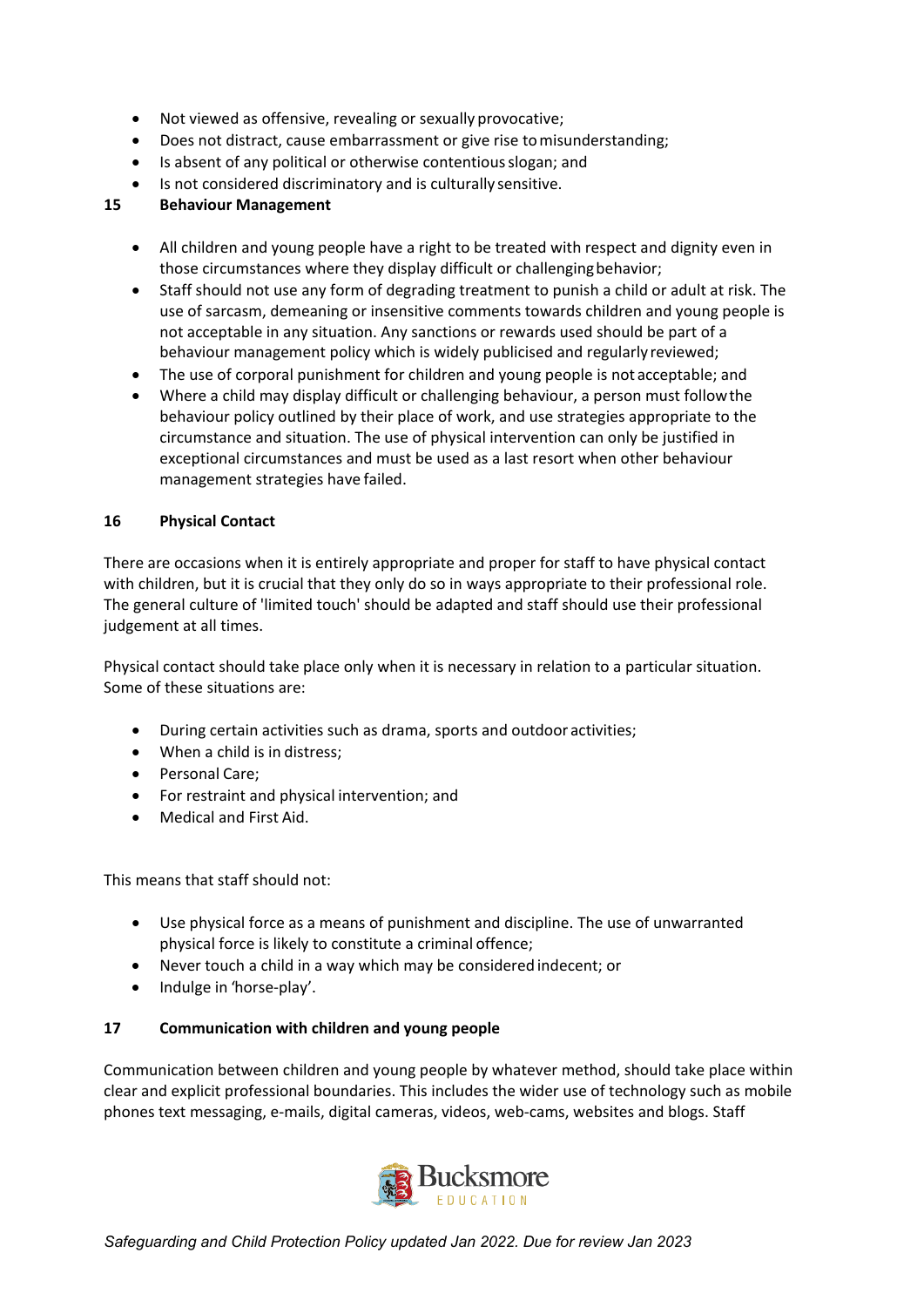should not share any personal information with a child or young person and should not use their personal mobile to communicate with any young person or on a personal level take photographs/videos. A person should ensure that all communications are transparent and open to scrutiny.

This means that staff should:

- Not give their personal contact details to children, young people, including theirmobile or email;
- Inform the Centre Manager immediately if contacted by a young person on a personal mobile and only use equipment e.g. mobile phones, provided by organization;
- Only make contact with children for professional reasons and in accordance withany organisation policy;
- Recognise that text messaging is not an appropriate way to respond to achild;
- Not use internet or web-based communication channels to send personal messages to a child/young person; and
- Not use a social network site to complain or criticize colleague/school/childetc.

# *(See also Staff Code of Conduct and E-safety policy)*

## **18 Child protection guidance**

## **18.1 How to respond to concerns**

If you have concerns about a young person's safety or well-being, discuss your concerns with the On- site Safeguarding Officer on site. If you still have concerns you and/or your On-site Safeguarding Officer should contact the Bucksmore Safeguarding Lead (their name and contact details will be provided to you at the time of induction and their details can also be found on the Bucksmore website: www.bucksmore.com) who will have the appropriate training and expertise to support you and advise on the next stage. You should act swiftly. There should not be any time delay. If you cannot contact this person and you believe that a child may be in *imminent danger of abuse* you should contact the Police immediately.

## **18.2 How to respond to a child disclosure**

A concern may come to light as a response of something a child says to you. Often, this disclosure can be made during casual conversation. If a child makes a disclosure to you:

- Listen to the information and accept what you hear without passing judgement or dismissing what you hear. Do not dismiss or trivialise what the student has told you. Stay calm. Be aware of your own reactions. Do not transmit shock, anger orembarrassment;
- Never enter into a pact of secrecy with the child. Assure them you will try and help but this may involve telling a more senior trained member of staff. Do not promise confidentiality but that the information will be treated with great care but reiterate you may need to share the information with a trained safeguarding person;
- Reassure and praise the child. Tell them you believe them and it is not their fault. Children



*Safeguarding and Child Protection Policy updated Jan 2022. Due for review Jan 2023*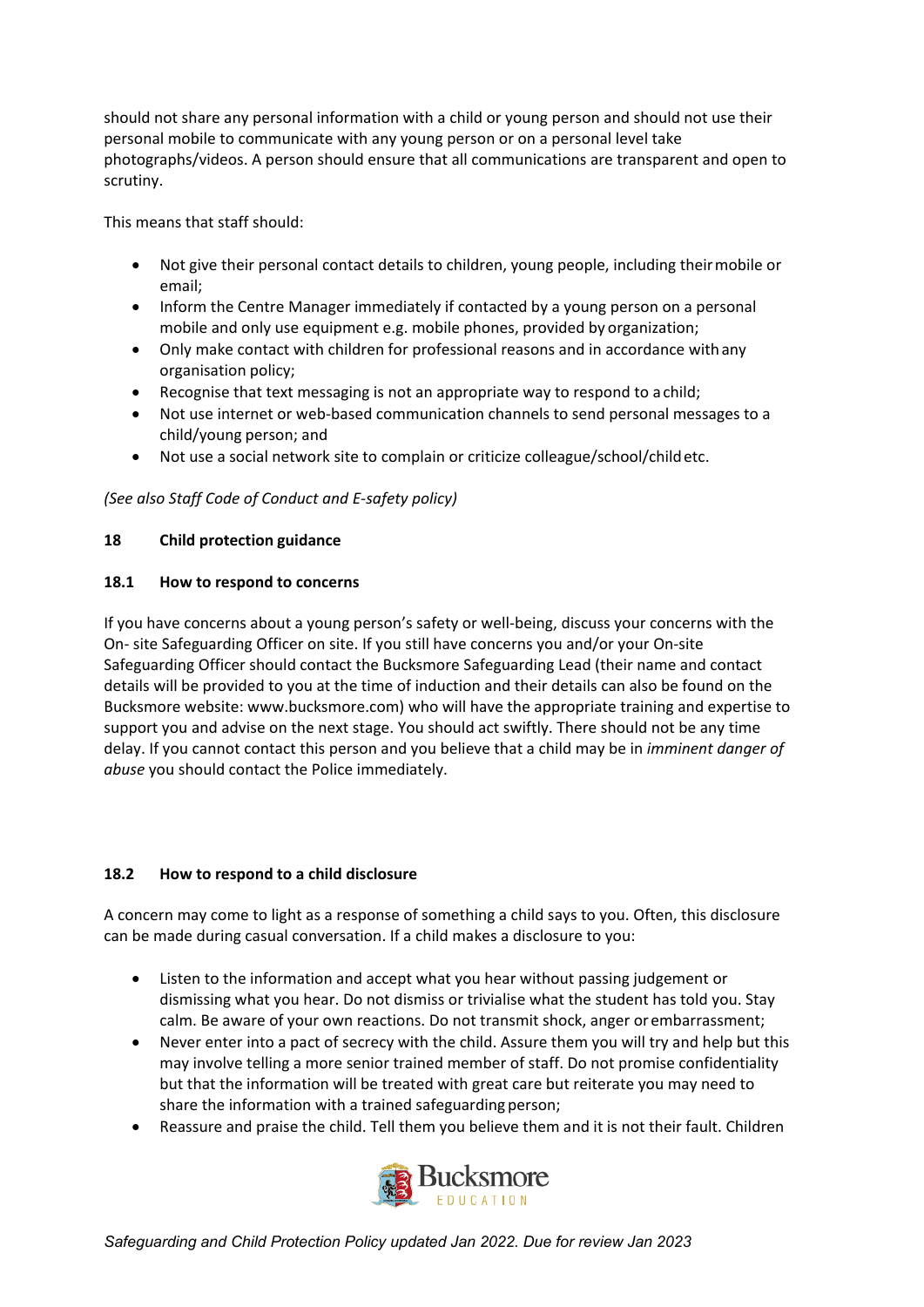rarely lie about abuse but they may have tried to tell others and not beenheard or believed;

- Encourage the child to talk without leading questions. Do not put words into the child's mouth or make judgemental statements about any person. Keep your own responses short and simple and do not offer new information. Do not interrogate the child. Check you have understood what the child is telling you. Do not comment of the offender – it may be someone they love;
- Be aware the child may retract what they have told you, but it is essential to reportwhat you have heard;
- As soon as possible afterwards (if possible during the conversation) make a detailed record of the conversation, including questions you asked. Do not add youropinion;
- **Immediately** after the meeting you should contact the Designated Child Protection Officer and report the outcome of the meeting and produce the written record of the conversation;
- Take into account the child's age, their level of understanding, their culture and levelof language;
- Confidentiality: you must never discuss issues with colleagues, family or friends. The information you have received must remain between yourself and the DesignatedOfficer;
- Any information divulged must be on a need to know basis; and
- Parents/Carers (including Group Leaders) of the child will always be informed of allegations of abuse made by a child *unless this puts the child or the subsequent investigation at risk (*e.g. if they are the subject of the allegation*).*

## **19 Recording Information and Record Keeping**

#### **Why?**

- Clarifies the nature and extent of concerns
- Provides a clear record of development of concerns
- Identifies patterns of behaviour
- Assists any subsequent referrals
- Ensures consistency

#### **What?**

- Signs and Indicators
- **Disclosures**
- Relevant contact with parents and or other agencies

#### **How?**

- Factually day, date, time place
- Give background information
- Record child's word verbatim
- Keep any initial notes
- Record action taken and the reasons

Secure provision is made for all records produced during any welfare discussions or disclosures at each individual centre. These records are then transferred to a secure server. There are copies of all documents or information which may have been sent to any authority or agency.

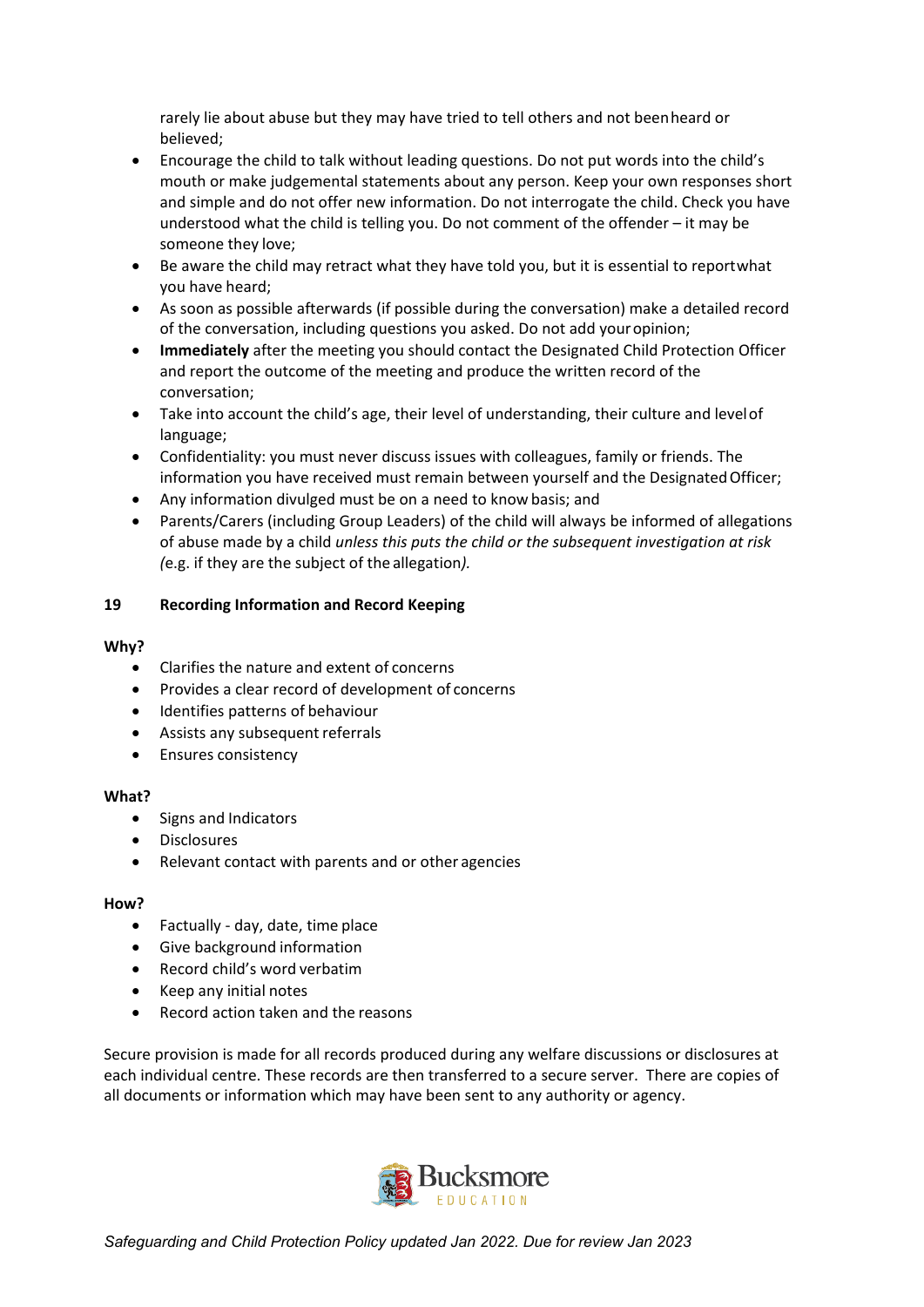## **20 Recognising symptoms of abuse**

Although a child may make a disclosure of abuse to you, it is entirely possible that you will become concerned about the welfare of a child because of their behaviour or because you notice physical symptoms of abuse.

The four areas of abuse are outlined briefly in the table below: A more comprehensive appendix will be presented in all staff training with additional guidance and scenarios used for discussion and developing further awareness and understanding.

There are no absolute criteria on which to rely when judging what constitutes as significant harm. Consideration of the severity of ill-treatment may include the degree and extent the duration and frequency of all the four abuses.

## **20.1 What is abuse and neglect?**

These are forms of maltreatment – a person may abuse or neglect a child by inflicting harm, or failing to act to prevent harm. Children and young people may be abused by a family member or in an institution or residential or community setting; by those known to them or, more rarely, by a stranger.

| Type of abuse | <b>Definition</b>                                                                                                                                                                                                                                                                                                                                                                                                                                                     | <b>Indicators</b>                                                                                                                                                   |
|---------------|-----------------------------------------------------------------------------------------------------------------------------------------------------------------------------------------------------------------------------------------------------------------------------------------------------------------------------------------------------------------------------------------------------------------------------------------------------------------------|---------------------------------------------------------------------------------------------------------------------------------------------------------------------|
| Physical      | May involve hitting, shaking, throwing, squeezing<br>burning or scalding, poisoning biting, drowning,<br>suffocating or otherwise causing physical harm to a<br>child.                                                                                                                                                                                                                                                                                                | There can be a lot of overlap<br>between the signs and<br>symptom of one type of abuse<br>and another.                                                              |
| Emotional     | Is the persistent emotional maltreatment of a child<br>such as to cause severe and persistent adverse effects<br>on the emotional development of the child. It may<br>involve conveying to children they are worthless,<br>inadequate, unloved and threatening severe<br>punishment, preventing the child from taking part in<br>normal activities and/or abandonment. Also verbal<br>abuse, taunting and shouting. It may take the form of<br>text or cyberbullying. | Indicators of abuse could be:<br>• Unexplained cuts, bruises,<br>marks, abrasions, burns<br>$\bullet$ Unwell<br>• Distress<br>• Self-harm or attempts at<br>suicide |

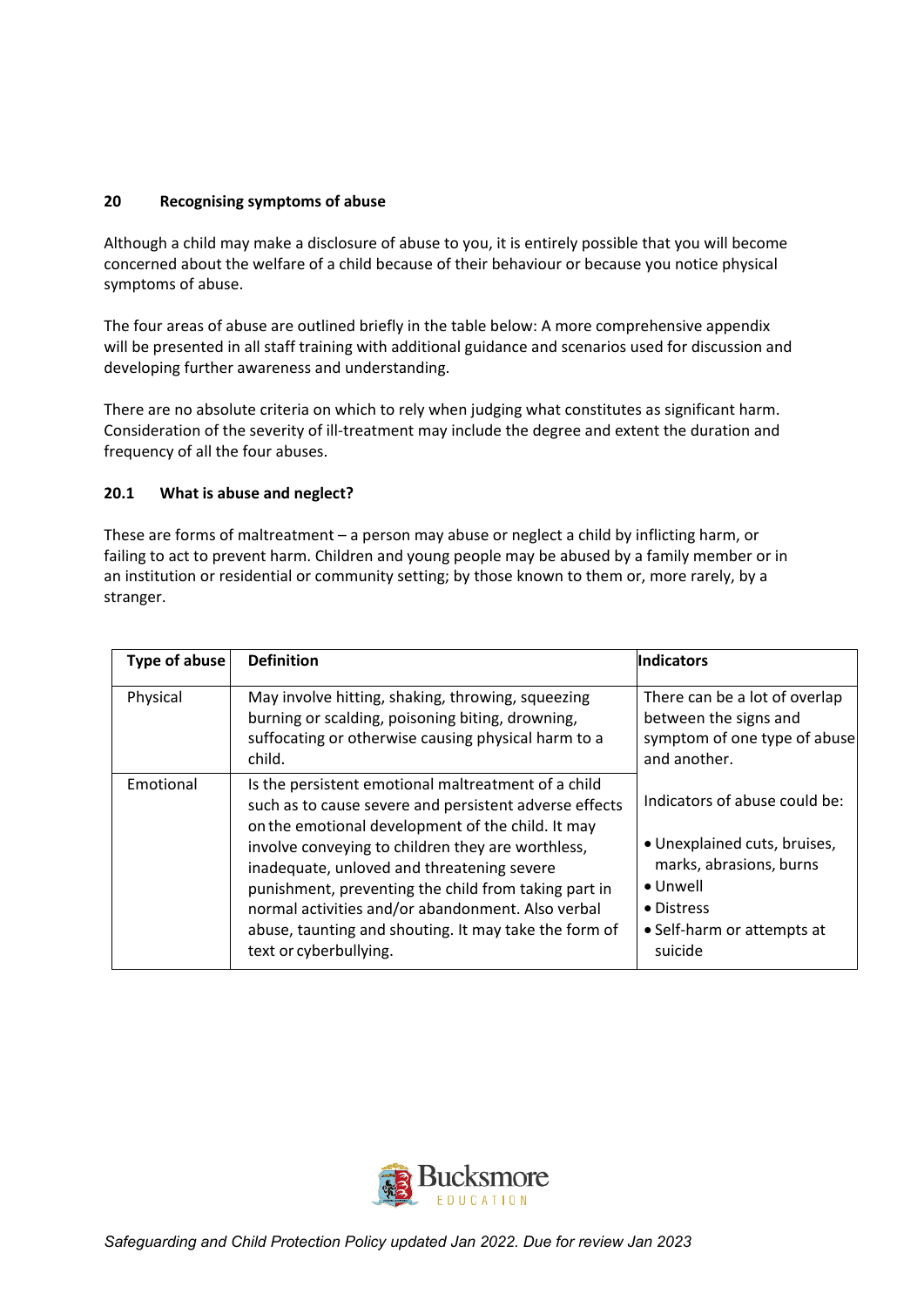| Sexual  | Young people are abused by adults, those in a position<br>of trust, adolescents or other young people who use<br>them to meet their own sexual needs. This involves<br>sexual intercourse, attempted sexual intercourse,<br>fondling, and any penetrative act (oral/anal)<br>intercourse, masturbation and exposure to<br>pornographic material. 'Grooming' a child in<br>preparation for abuse, including via the internet, is a<br>form of sexual abuse. | • Withdrawn<br>• Isolated<br>• Aggressive<br>• Overtly sexual behaviour<br>• Unwashed<br>• Bed-wetting<br>• Clothes unchanged<br>• Not taking part in activities<br>• Not eating |
|---------|------------------------------------------------------------------------------------------------------------------------------------------------------------------------------------------------------------------------------------------------------------------------------------------------------------------------------------------------------------------------------------------------------------------------------------------------------------|----------------------------------------------------------------------------------------------------------------------------------------------------------------------------------|
| Neglect | Is persistent failure to meet a child's basic physical and<br>/or psychological needs. This can include not providing<br>appropriate food, clothes, warmth and medical care or<br>leaving a child unsupervised and failing to protect them<br>from physical or emotional harm.                                                                                                                                                                             |                                                                                                                                                                                  |

## **21 Handling allegations of abuse against staff**

If an allegation is made against a member of Bucksmore staff, the quick resolution of that allegation is our priority to the benefit of all concerned. At any stage of consideration or investigation, all unnecessary delays should be avoided.

- Any allegation of abuse by a member of staff should be reported to the On-site Safeguarding Officer (or their named Deputy) straight away. In the absence of the Designated Person or their Deputy, or, in cases where the Designated Person or their Deputy are the subject of the allegation or concern, allegations should be reported to the Bucksmore Safeguarding Lead. In all cases, the Bucksmore Safeguarding Lead will be the Case Manager going forward;
- The Bucksmore Safeguarding Lead will then immediately contact their Local Safeguarding Children Board to discuss the case with the Local Authority Designated Person (LADO) and decide on strategy going forward. The Bucksmore Safeguarding Lead will then inform the accused person about the allegations as soon as possible after consulting the LADO;
- In response to an allegation staff suspension will not be the default option. An individual should only be suspended if there is no reasonable alternative. If suspension is deemed appropriate, the reasons and justification should be recorded by the school and the individual notified of the reasons;
- Allegations that are found to have been malicious will be removed from personnel records and any that are not substantiated, are unfounded or malicious should not be referred to in employer references.

*(See also Disciplinary Procedure)*

## **21.1 Additional Guidance for all staff:**

Also, remember to protect yourself from false allegations of abuse. Try to ensure that one-to-one interviews are in rooms with glass doors, record and have countersigned all records of

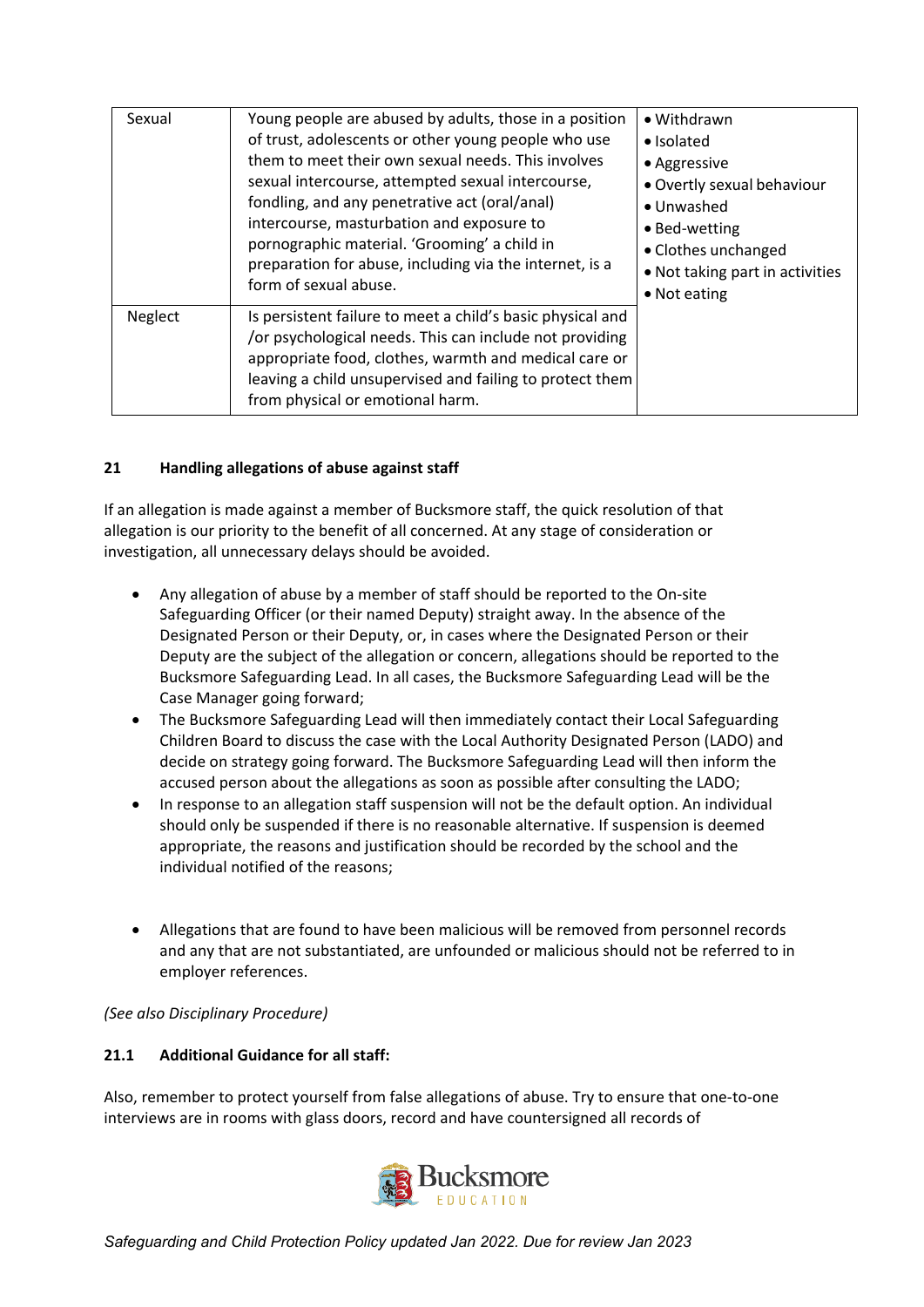conversations and never offer students lifts in your own vehicles. We always aim to be friendly with students but that can mean that professional and private boundaries can get blurred. Be particularly careful about sharing jokes, use of inappropriate language use and physical contact.

Pupils that are found to have made malicious allegations are likely to have breached school behaviour policies. The school will therefore consider whether to apply an appropriate sanction, which could include permanent exclusion (as well as referral to the police if there are grounds for believing a criminal offence may have been committed).

# **21.2 Handling allegations of abuse made against other students**

Where the allegation of abuse is made by a child against a student who is an adult, again, suspension will not be the default option. The student should only be suspended if there is no reasonable alternative. If suspension is deemed appropriate, the reasons and justification should be recorded by the school and the individual notified of the reasons.

At this stage, Agents may only be informed that the student has been suspended with the permission of the student. If the student briefs the agent themselves and the agent seeks clarification from us then appropriate details may be provided at this time.

Allegations that are found to have been malicious will be removed from all school records and will not be referred to in reference requests from external agencies.

'Abuse is not just anadult phenomenon' and itisnotsomething that is necessarily committed only by an adult. Children can pose a threat to other children, either physical or sexual; and abuse may be committed.

Where we have reason to suspect that a child may be suffering, or is likely to suffer, significant harm as a result of the actions of another child (or children), the response will be considered in the light of all the relevant facts andcircumstances. The On-site Safeguarding Officer and/or the Bucksmore Safeguarding Lead will discuss the circumstances and relevant senior pastoral colleagues will be involved as appropriate. Additionally, the advice of the LADO will be sought at a very early stage. Any disclosure, allegation or concern will be referredin the usualway to the LADO.

In the event of any disclosure about student on student abuse, all the children involved, whether alleged perpetrator or victim, must be treated as being 'at risk' and this needs to inform the school's handling of the situation.

# **21.3 Group Leaders**

Bucksmore have formal agreements in place with agents to ensure that suitability checks have been done on all adults accompanying under 18's. In addition to this, we require that all Group Leaders are made aware of this safeguarding policy and our practices and upon arrival provide a signed declaration to us that they understand these.

Should a concern be raised or an allegation of abuse made against a group leader it should be reported to the On-site Safeguarding Officer who is the on-site Safeguarding Lead who will then immediately raise this with the Bucksmore Safeguarding Lead. Should this person not be available guidance should be sort for the Local Authority Designated Officer via the local Safeguarding Board.

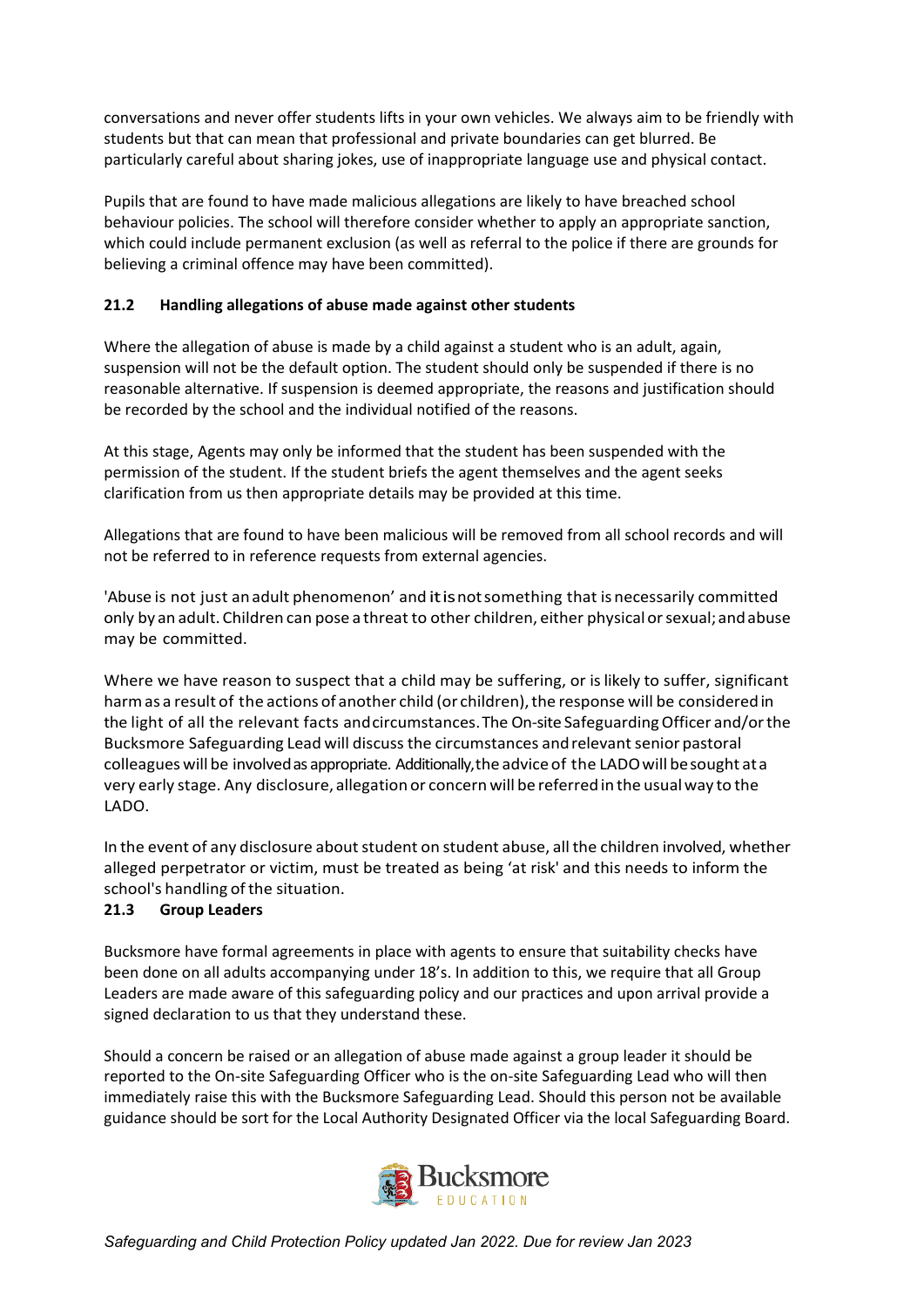If you have any concern about the conduct of a Group Leader or other adult accompanying an Under 18 student discuss your concerns with the On-site Safeguarding Officer (or their named Deputy) straight away. If you still have concerns you and/or the On-site Safeguarding Officer should contact the Bucksmore Safeguarding Lead.

## **22 Safer recruitment**

All current holders of roles involving responsibility for or substantial access to under 18s, and all new appointees to such roles, will have appropriate suitability checks, for example with the Disclosure and Barring Service (in England and Wales) or Protecting Vulnerable Groups Scheme (in Scotland) or Access NI (in Northern Ireland), or Police 'Certificate of good conduct' (outside the UK).

In addition:

- At least 2 references will be asked for and all references are followed up;
- All gaps in CVs must be explained satisfactorily;
- Proof of identity and, where applicable, qualifications is required;
- Reference requests will ask specifically whether there is any reason that they should not be engaged in situations where they have responsibility for, or substantial access to, persons under 18;
- appropriate suitability checks are required prior to confirmation of appointment; and
- a declaration of convictions is required.

Potential applicants will be informed of all suitability requirements *pre-application*.

*(See also Safer Recruitment Policy)* 

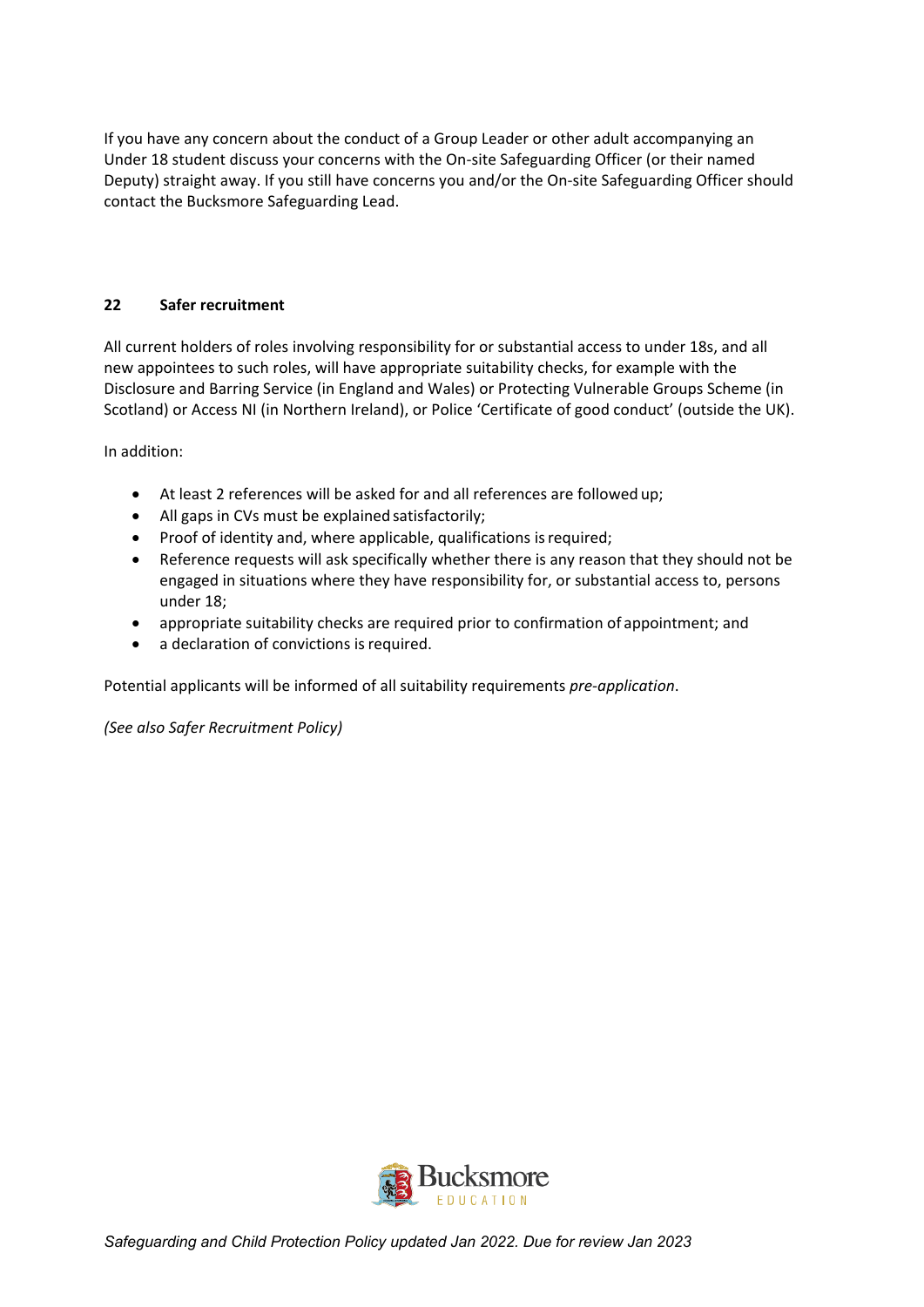## **23 Accommodation**

All host accommodation for young people and vulnerable adults is checked to ensure that all residence staff, homestay providers, landlords, landladies and all other residents staying in the home are suitable to house our students. In addition, we conduct a DBS check on the main care giver in all homestays.

Bucksmore ensures that appropriate procedures and monitoring is in place for all accommodation. In addition, we ensure that – where appropriate - a curfew has been agreed with Group Leaders residence staff, homestay providers, landlords or landladies.

If you have any concerns about the accommodation of an under 18 student, discuss your concerns with the On-site Safeguarding Officer (or their named Deputy) straight away. If you still have concerns, you and/or the On-site Safeguarding Officer should contact the Bucksmore Safeguarding Lead.

# **24 Excursions and activities**

Bucksmore provides a suitable leisure programme for students where this has been booked with us and will have made clear - in writing to the person making the booking at the time - that if 'out of hours' activities and excursions are *not* booked directly with us does this does not absolve us from our Duty of Care towards our students during their delivery.

If a leisure programme has been booked with us, Bucksmore staff accompanying the group will take particular care when supervising students in the less formal atmosphere of an excursion or out of school activity and the DfEE adult/under 18 staff to student ratios are observed or exceeded. In addition, risk assessments are completed on all out of school activities. Additionally:

- When working with children/juniors, consent is always gained from parents/carers or a group leader (who has parental consent to act as with 'in loco parentis'status);
- During school activities that take place off-site or out of school hours, a more relaxed discipline or informal dress and language code may be acceptable. However, staff remain in a position of trust and need to ensure that their behaviour cannot be interpreted as seeking to establish an inappropriate relationship or friendship. Please note that any sexual relationship between an under 18 year old student and a person in a position of authority is illegal;
- Where out of college activities include overnight stays, careful consideration needs to be given to sleeping arrangements. Students, staff and parents should be informed of these prior to the start of the trip; and
- Health and Safety arrangements require members of staff to keep colleagues/employers aware of their whereabouts, especially when involved in an out of school activity.

## **25 Other safeguarding issues**

Safeguarding covers a range of issues. We should do everything possible to ensure that students feel safe at all times.

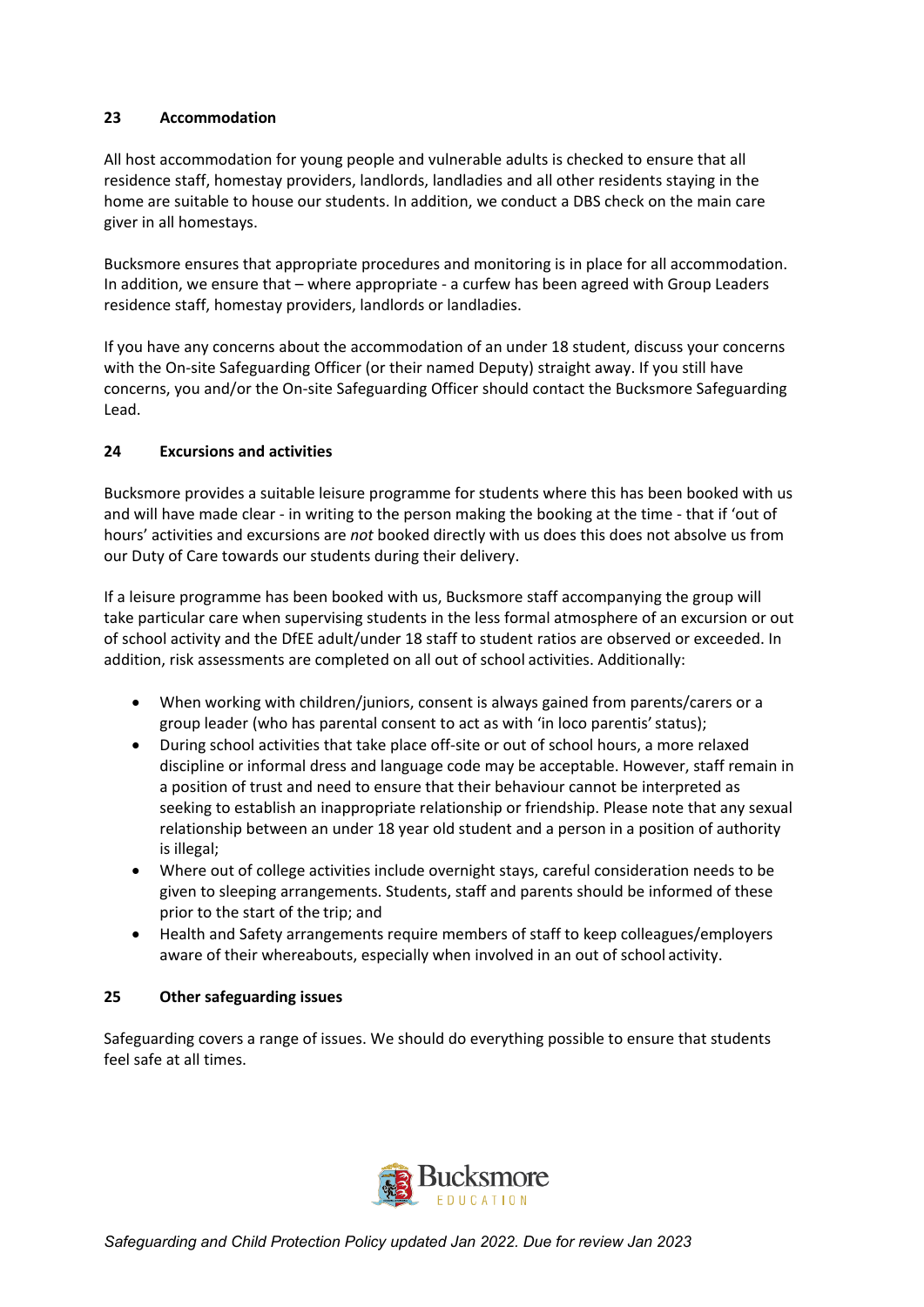## **25.1 Bullying**

All students should have an opportunity to discuss bullying: its causes, student strategies to deal with it and the Bucksmore's policy on it. Increasingly bullying is about cyber-bullying and there is information available to help tackle this.

If you do become aware of a case of bullying, inform the Designated Person or their Deputy, or, in cases where the Designated Person or their Deputy are not available, to the Bucksmore Designated Safeguarding Lead.

Ideally we will use 'Restorative Justice' as a way of dealing with bullying rather than traditional Disciplinary methods available. Restorative Justice dispenses with the notion of victims and perpetrators and focuses on solutions to the problem based on mutual understanding and shared perceptions.

If Restorative Justice fails we will refer to the school's Anti-Bullying Policy. However, it is worth pointing out that it is not possible to exclude a student permanently without clear evidence that bullying has taken place.

#### **25.2 Female genital mutilation (FGM)**

Female genital mutilation includes procedures that intentionally alter or injure the female genital organs for non-medical reasons. It is a surprisingly common form of abuse in the UK – over 1700 victims were referred to specialist clinics in the UK during the last 2 years. Many more cases are believed to go unreported.

Bucksmore takes these concerns seriously and staff will be made aware of the possible signs and indicators that may alert them to the possibility of FGM.

A girl or woman who's had FGM may:

- have difficulty walking, sitting or standing;
- spend longer than normal in the bathroom or toilet;
- have unusual behaviour after an absence from school or college:
- be particularly reluctant to undergo normal medical examinations;
- ask for help, but may not be explicit about the problem due to embarrassment orfear.

Any indication that FGM is a risk, is imminent, or has already taken place should be reported to the Designated Person or their Deputy, or, in cases where the Designated Person or their Deputy are not available, to the Bucksmore Designated Safeguarding Lead.

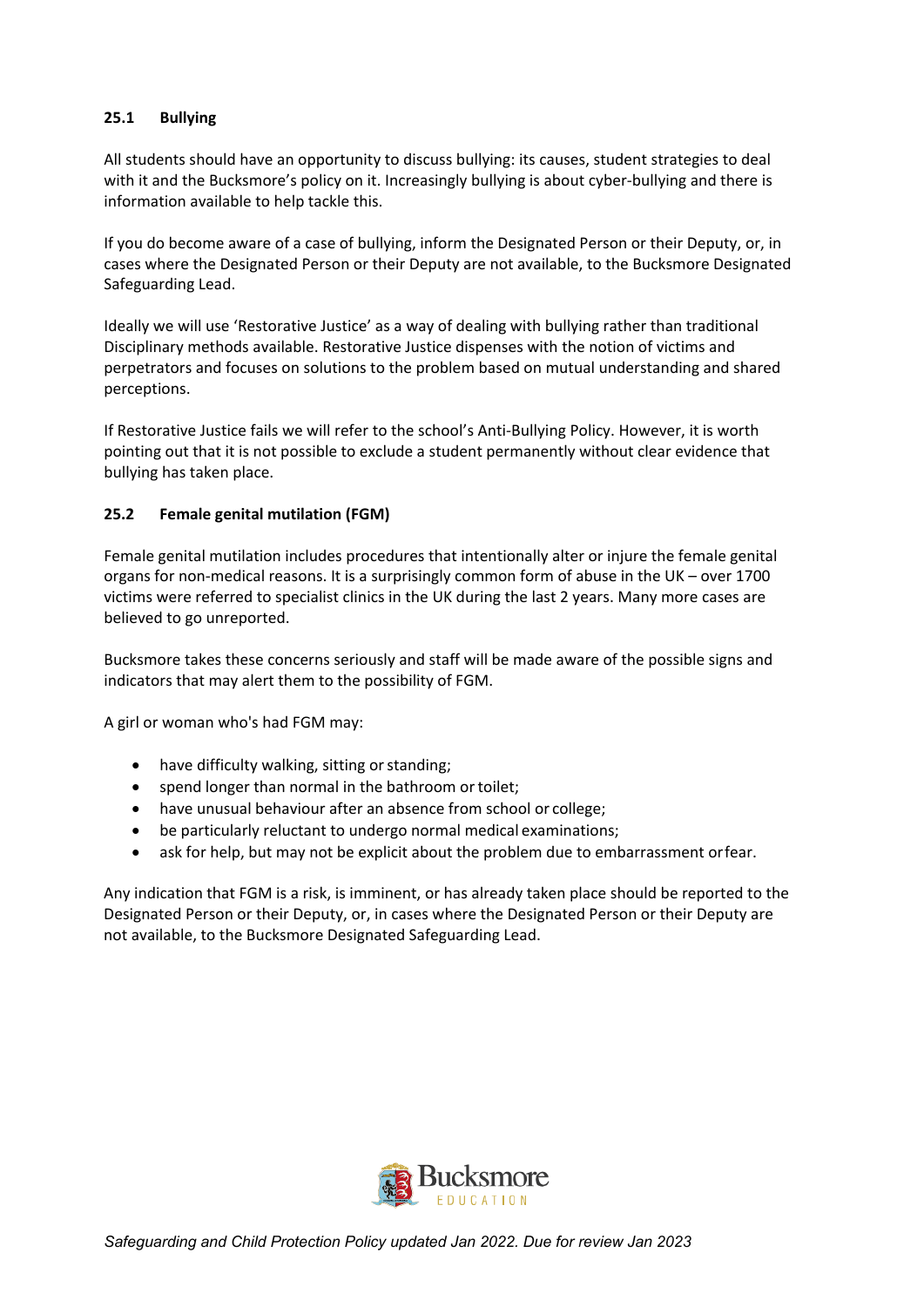## **25.3 Child sexual exploitation**

(CSE) involves exploitative situations, contexts and relationships where young people receive something (for example food, accommodation, drugs, alcohol, gifts, money or in some cases simply affection) as a result of engaging in sexual activities. Sexual exploitation can take many forms ranging from the seemingly 'consensual' relationship where sex is exchanged for affection or gifts, to serious organised crime by gangs and groups. What marks out exploitation is an imbalance of power in the relationship. The perpetrator always holds some kind of power over the victim which increases as the exploitative relationship develops. Sexual exploitation involves varying degrees of coercion, intimidation or enticement, including unwanted pressure from peers to have sex, sexual bullying including cyberbullying and grooming. However, it also important to recognise that some young people who are being sexually exploited do not exhibit any external signs of this abuse. However, victims often carry two phones or one phone and two SIM cards.

If you suspect a child is at risk of CSE or that this has already taken place this should be reported to the Designated Person or their Deputy, or, in cases where the Designated Person or their Deputy are not available, to the Bucksmore Safeguarding Lead.

#### **e-Safety**

New technologies have become integral to the lives of children and young people and adults in today's society, both within schools and in their lives outside school.

The use of these exciting and innovative tools in school and at home has been shown to raise educational standards and promote pupil / student achievement. However, the use of these new technologies can put young people at risk.

## *(See also e-Safety Policy***)**

#### **Extremism & Radicalisation**

The Counter-Terrorism and Security Act places a duty on services providers to have due regard to the need to prevent people from being drawn into terrorism ("the Prevent duty").

Radicalisation is a form of abuse and is responded to from within our Safeguarding procedures. Values promoted on all courses are:

- Democracy;
- The rule of law;
- Individual liberty;
- Mutual respect and tolerance of different faiths andbeliefs.

All Bucksmore staff receive training to both support their awareness of the Prevent Strategy and their ability to identify and support individuals who are vulnerable to being drawn into terrorism. All Bucksmore settings will co-operate fully their Local Authority 'Channel Panel' in the carrying out of its functions and with the police in undertaking the initial assessment as to whether a referral is appropriate.

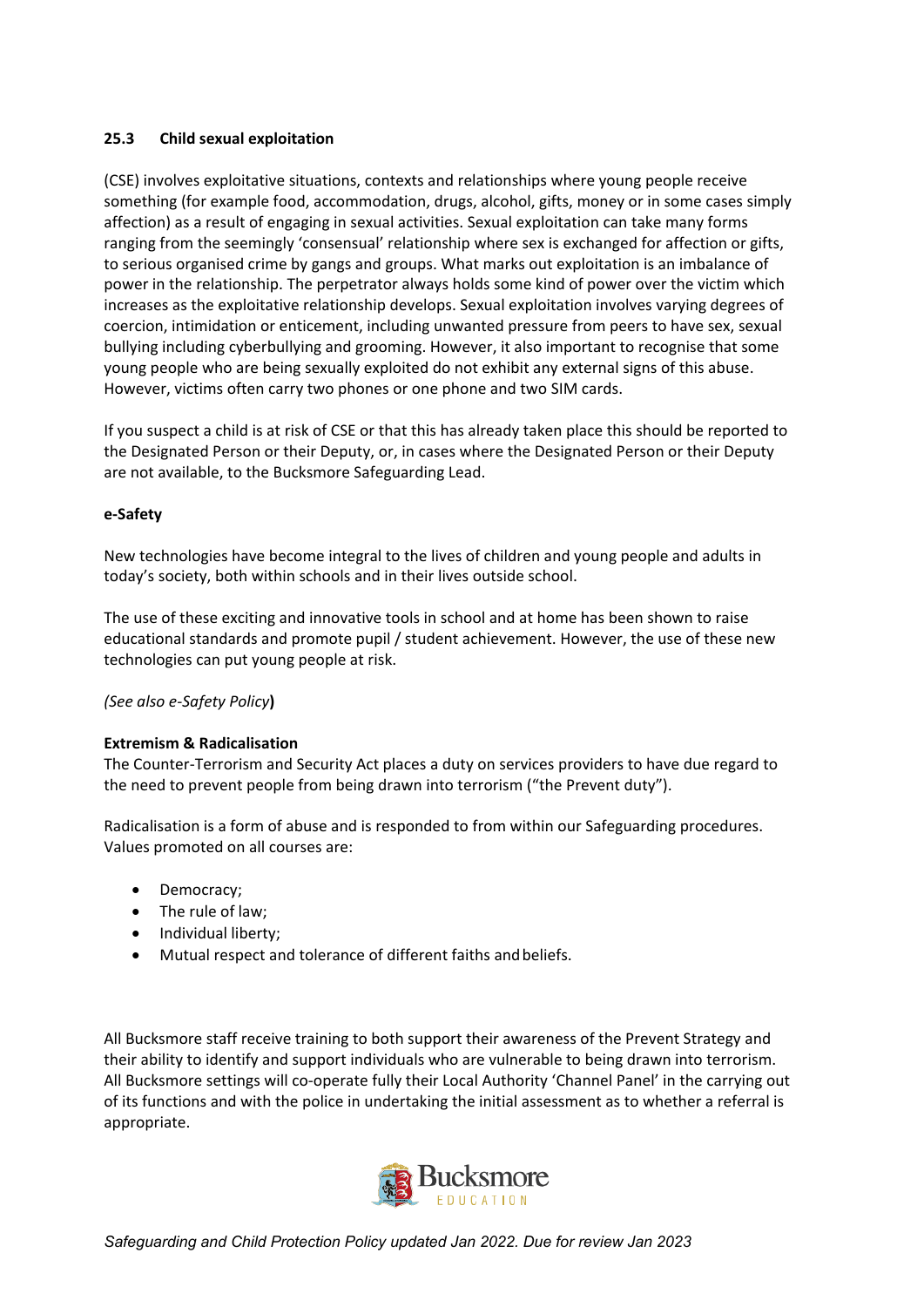#### *(See also the Tackling Extremism & Radicalisation policy)*



**APPENDIX A: How Bucksmore deals with Safeguarding Incidents Flowchart**